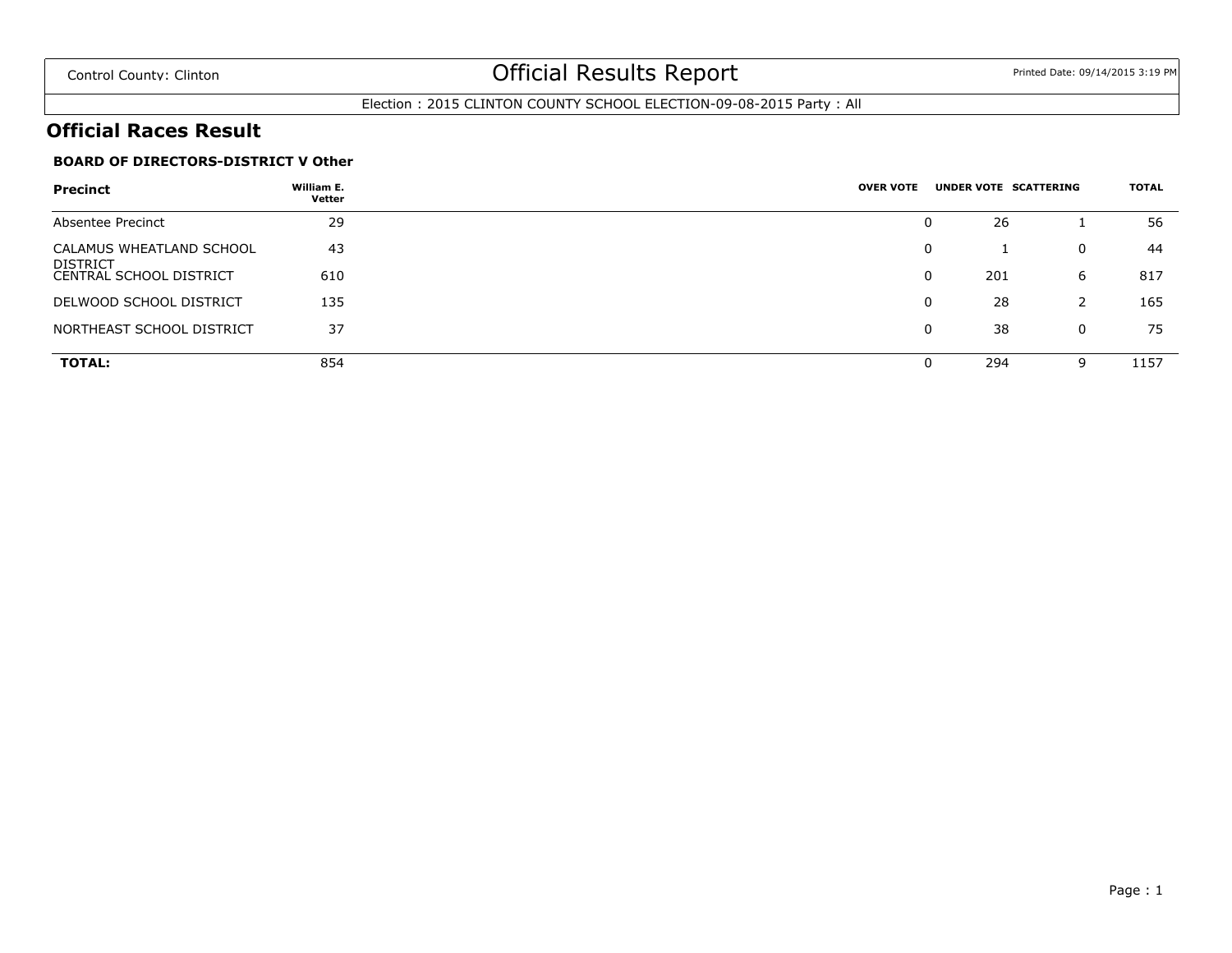### Election : 2015 CLINTON COUNTY SCHOOL ELECTION-09-08-2015 Party : All

#### **BOARD OF DIRECTORS-DISTRICT VII Other**

| <b>Precinct</b>                | Kendra Beck |  | <b>OVER VOTE</b> |                  | UNDER VOTE SCATTERING | TOTAL       |
|--------------------------------|-------------|--|------------------|------------------|-----------------------|-------------|
| Absentee Precinct              | 13          |  |                  | 0<br>4           | $\mathbf 0$           | 17          |
| <b>CLINTON SCHOOL DISTRICT</b> | 99          |  |                  | 16<br>0          |                       | 116         |
| NORTHEAST SCHOOL DISTRICT      | 13          |  |                  | 0<br>5           | $\mathbf 0$           | 18          |
|                                |             |  |                  | 0<br>$\mathbf 0$ | $\overline{0}$        | $\mathbf 0$ |
|                                |             |  |                  | 0<br>$\mathbf 0$ | $\mathbf 0$           | $\mathbf 0$ |
|                                |             |  |                  | 0<br>$\Omega$    | $\overline{0}$        | $\mathbf 0$ |
| <b>TOTAL:</b>                  | 125         |  |                  | 25<br>0          |                       | 151         |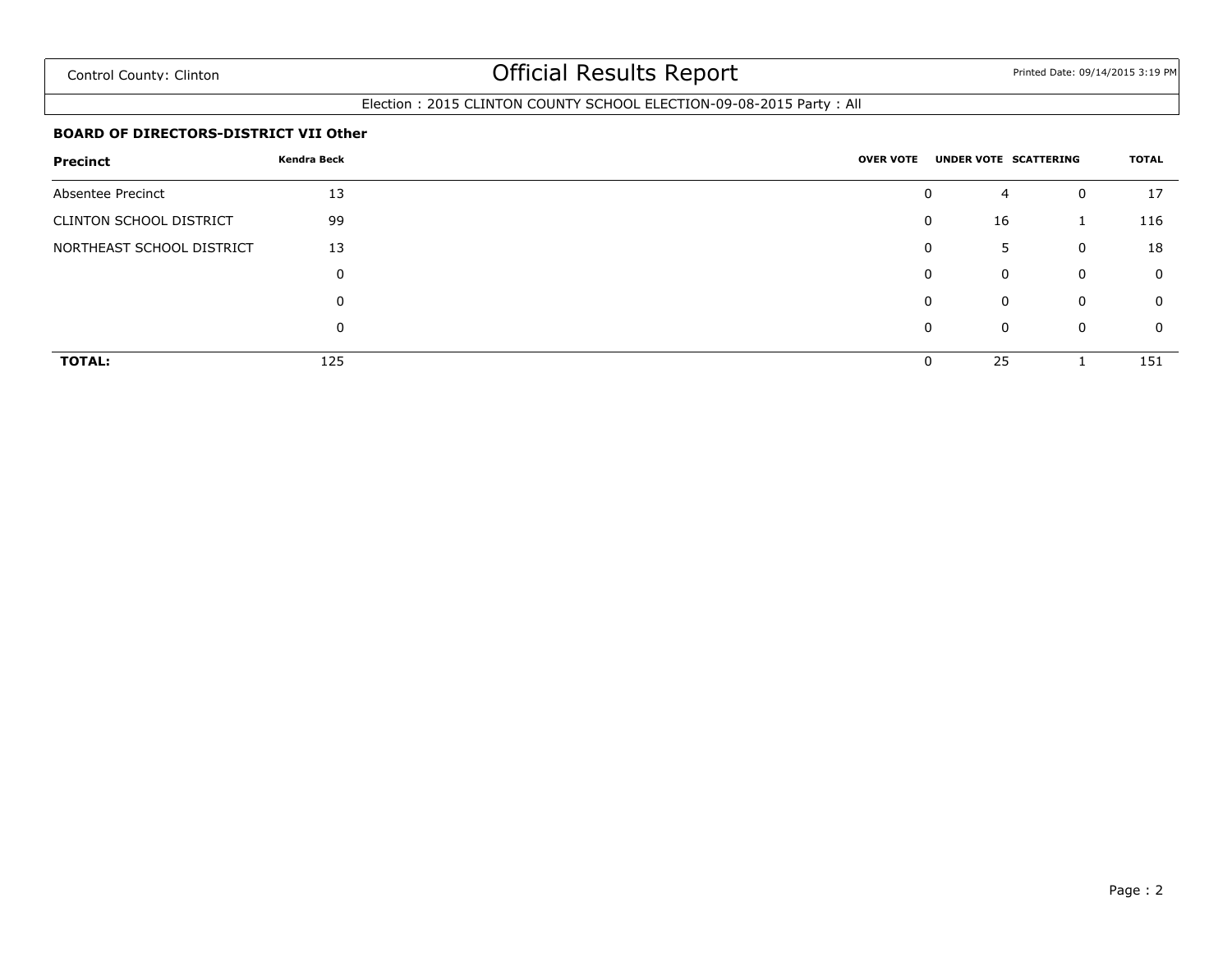### Election : 2015 CLINTON COUNTY SCHOOL ELECTION-09-08-2015 Party : All

#### **CALAMUS WHEATLAND SCHOOL DIRECTOR DISTRICT 3 Other**

| Precinct                                    | Jay Ganzer | <b>OVER VOTE</b> | UNDER VOTE SCATTERING | TOTAL |
|---------------------------------------------|------------|------------------|-----------------------|-------|
| Absentee Precinct                           |            |                  |                       | 0     |
| CALAMUS WHEATLAND SCHOOL<br><b>DISTRICT</b> |            |                  |                       |       |
| <b>TOTAL:</b>                               |            | O                |                       |       |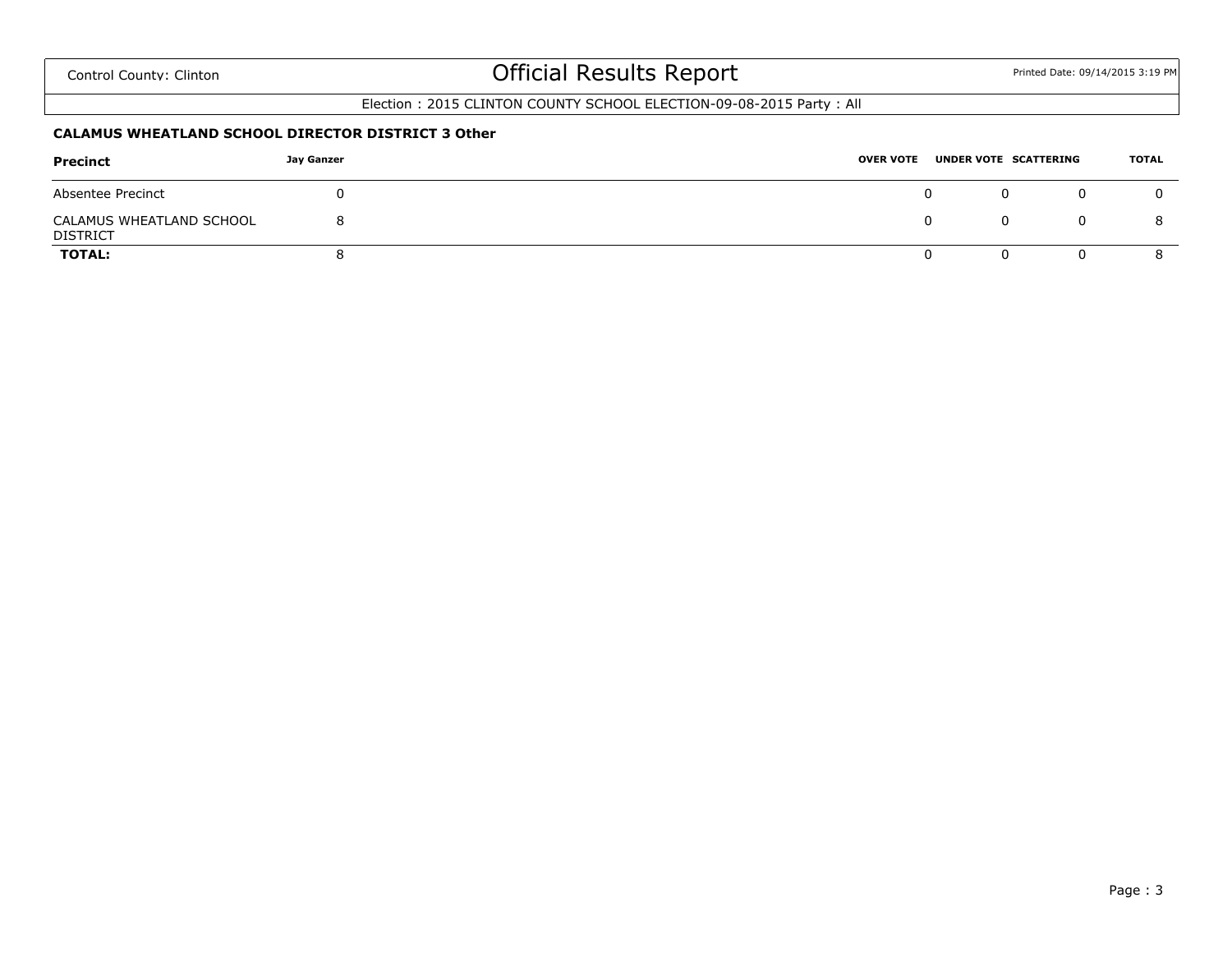### Election : 2015 CLINTON COUNTY SCHOOL ELECTION-09-08-2015 Party : All

#### **CALAMUS WHEATLAND SCHOOL DIRECTOR DISTRICT 4 Other**

| <b>Precinct</b>                             | James<br>Knoche | <b>OVER VOTE</b> |   | UNDER VOTE SCATTERING | TOTAL |
|---------------------------------------------|-----------------|------------------|---|-----------------------|-------|
| Absentee Precinct                           |                 |                  | O |                       |       |
| CALAMUS WHEATLAND SCHOOL<br><b>DISTRICT</b> | 19              |                  | 0 |                       | 19    |
| <b>TOTAL:</b>                               | 19              |                  |   |                       | 19    |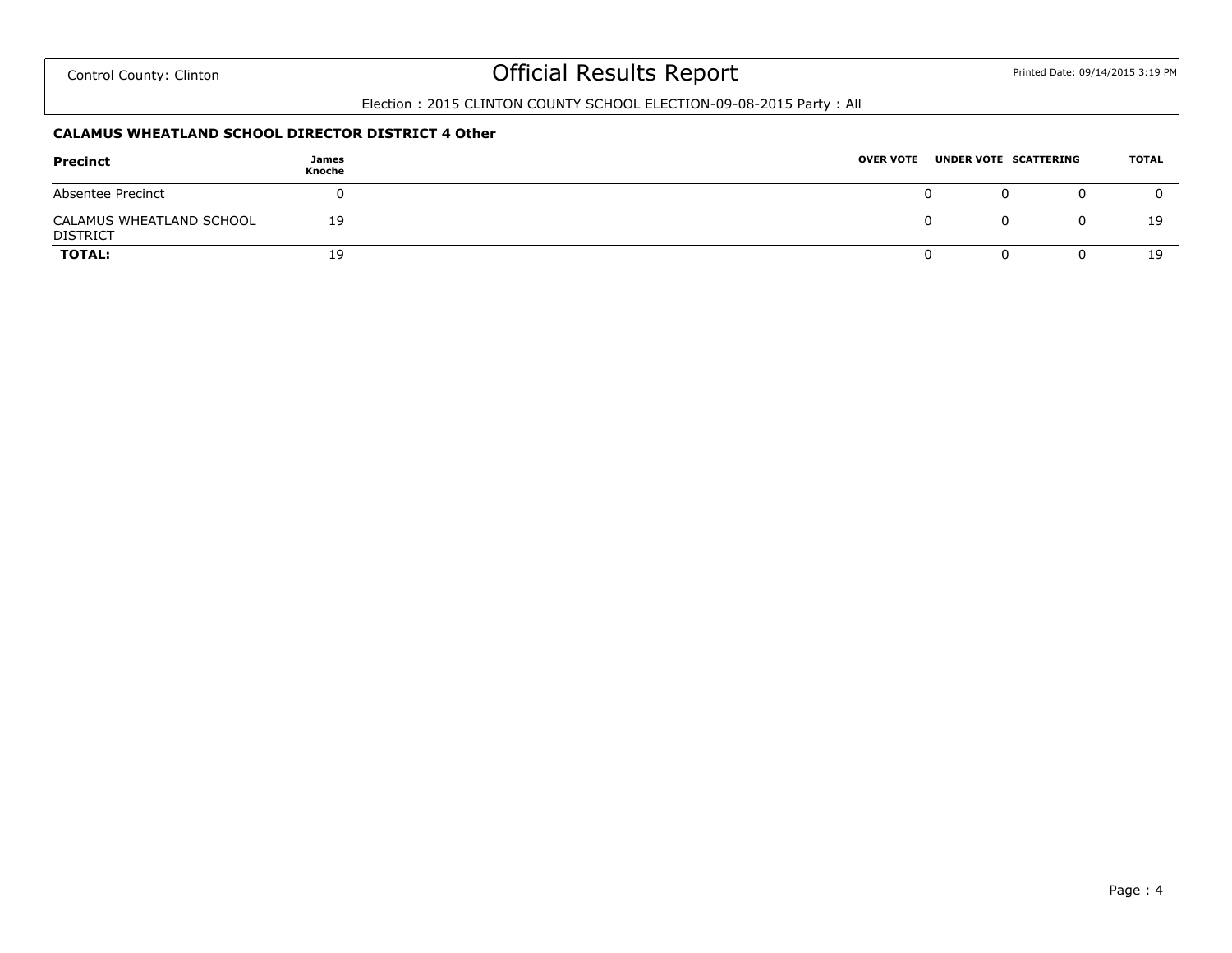### Election : 2015 CLINTON COUNTY SCHOOL ELECTION-09-08-2015 Party : All

#### **CALAMUS WHEATLAND SCHOOL DIRECTOR AT LARGE Other**

| Precinct                                    | Larry<br><b>Banowetz</b> | <b>OVER VOTE</b> |   | UNDER VOTE SCATTERING | TOTAL |
|---------------------------------------------|--------------------------|------------------|---|-----------------------|-------|
| Absentee Precinct                           |                          |                  | 0 |                       |       |
| CALAMUS WHEATLAND SCHOOL<br><b>DISTRICT</b> | -43                      |                  |   |                       | -44   |
| <b>TOTAL:</b>                               | 43                       |                  |   |                       | 44    |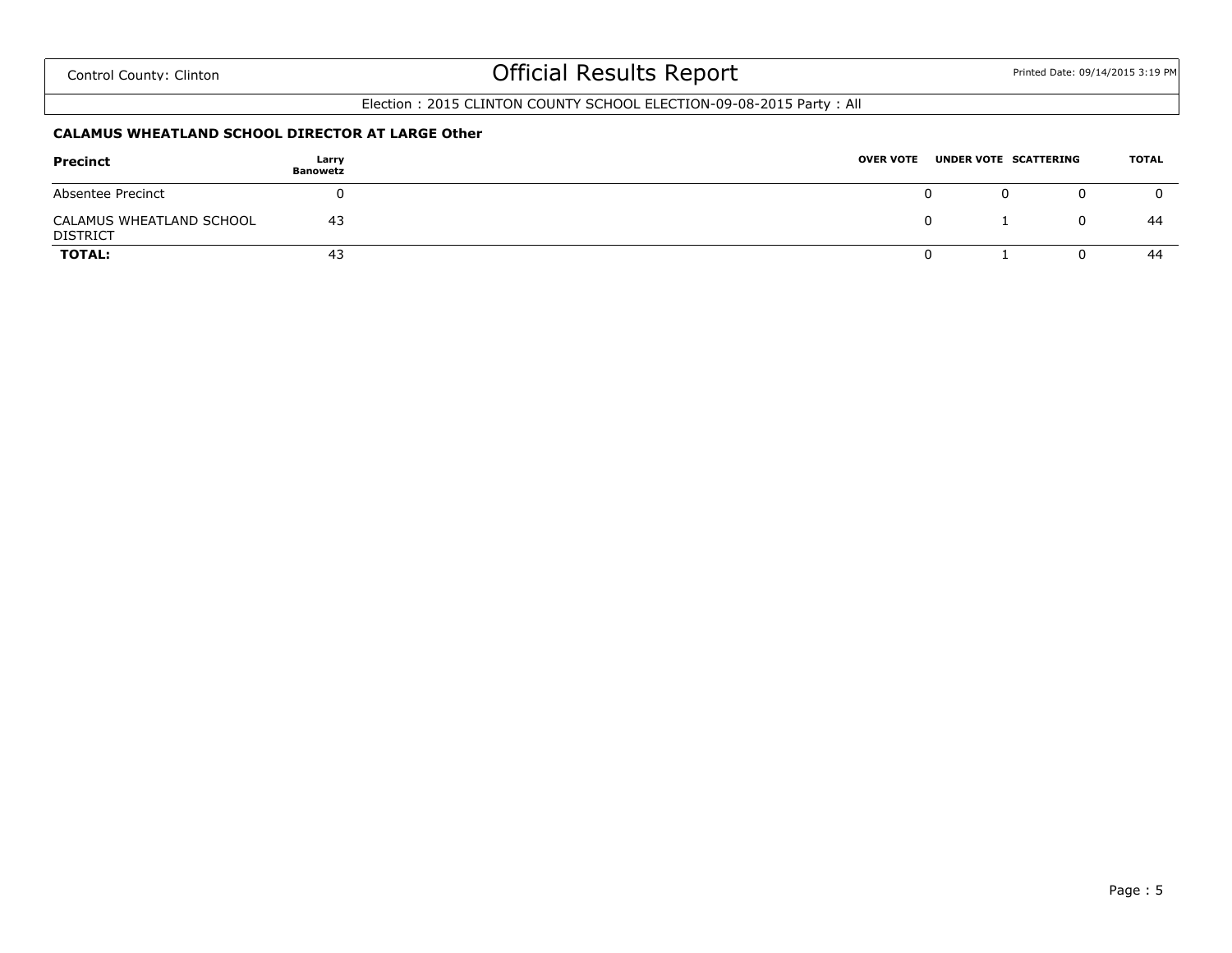#### Election : 2015 CLINTON COUNTY SCHOOL ELECTION-09-08-2015 Party : All

#### **CAMANCHE SCHOOL DIRECTOR AT LARGE Other**

| Precinct                 | James<br>Boysen | Jean Morgan | Tia Nauman | <b>Brad Weber</b> | <b>OVER VOTE</b><br>UNDER VOTE SCATTERING | <b>TOTAL</b> |
|--------------------------|-----------------|-------------|------------|-------------------|-------------------------------------------|--------------|
| Absentee Precinct        |                 |             |            |                   | 0                                         | 16           |
| CAMANCHE SCHOOL DISTRICT | 38              | 40          | 37         | 36                | 20                                        | 176          |
| <b>TOTAL:</b>            | 40              | 44          | 41         | 39                | 22                                        | 192          |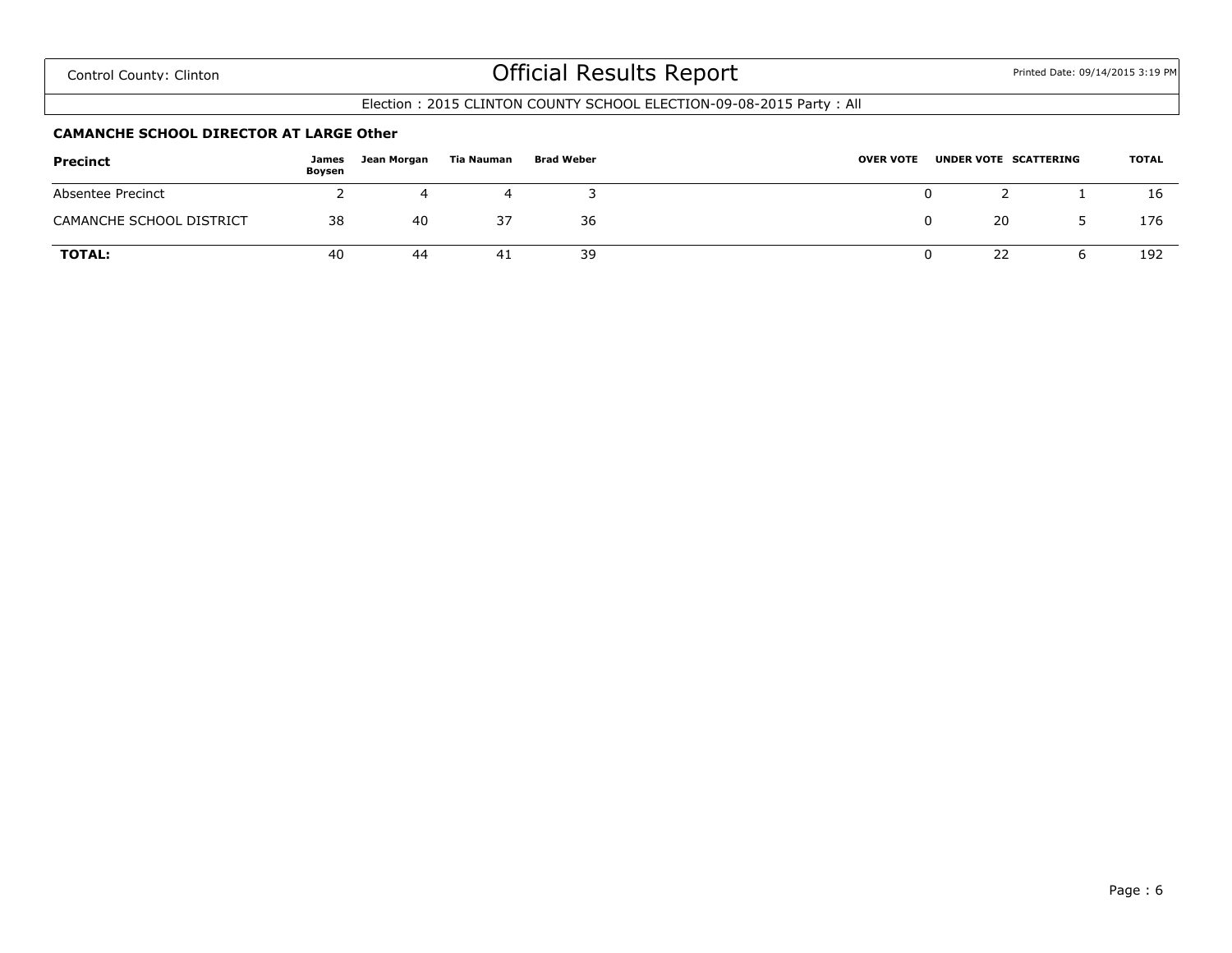### Election : 2015 CLINTON COUNTY SCHOOL ELECTION-09-08-2015 Party : All

#### **CENTRAL CLINTON SCHOOL DIRECTOR AT LARGE Other**

| <b>Precinct</b>                | Chuck<br>Goddard | <b>Cory Huff</b> | <b>Christy Kunz</b> | Hannah A.<br>Perrone | <b>OVER VOTE</b><br>UNDER VOTE SCATTERING | <b>TOTAL</b> |
|--------------------------------|------------------|------------------|---------------------|----------------------|-------------------------------------------|--------------|
| Absentee Precinct              | 18               | 22               | 32                  | 33                   | 24                                        | 129          |
| <b>CENTRAL SCHOOL DISTRICT</b> | 390              | 544              | 694                 | 574                  | 240                                       | 2451         |
| <b>TOTAL:</b>                  | 408              | 566              | 726                 | 607                  | 264<br>u                                  | 2580         |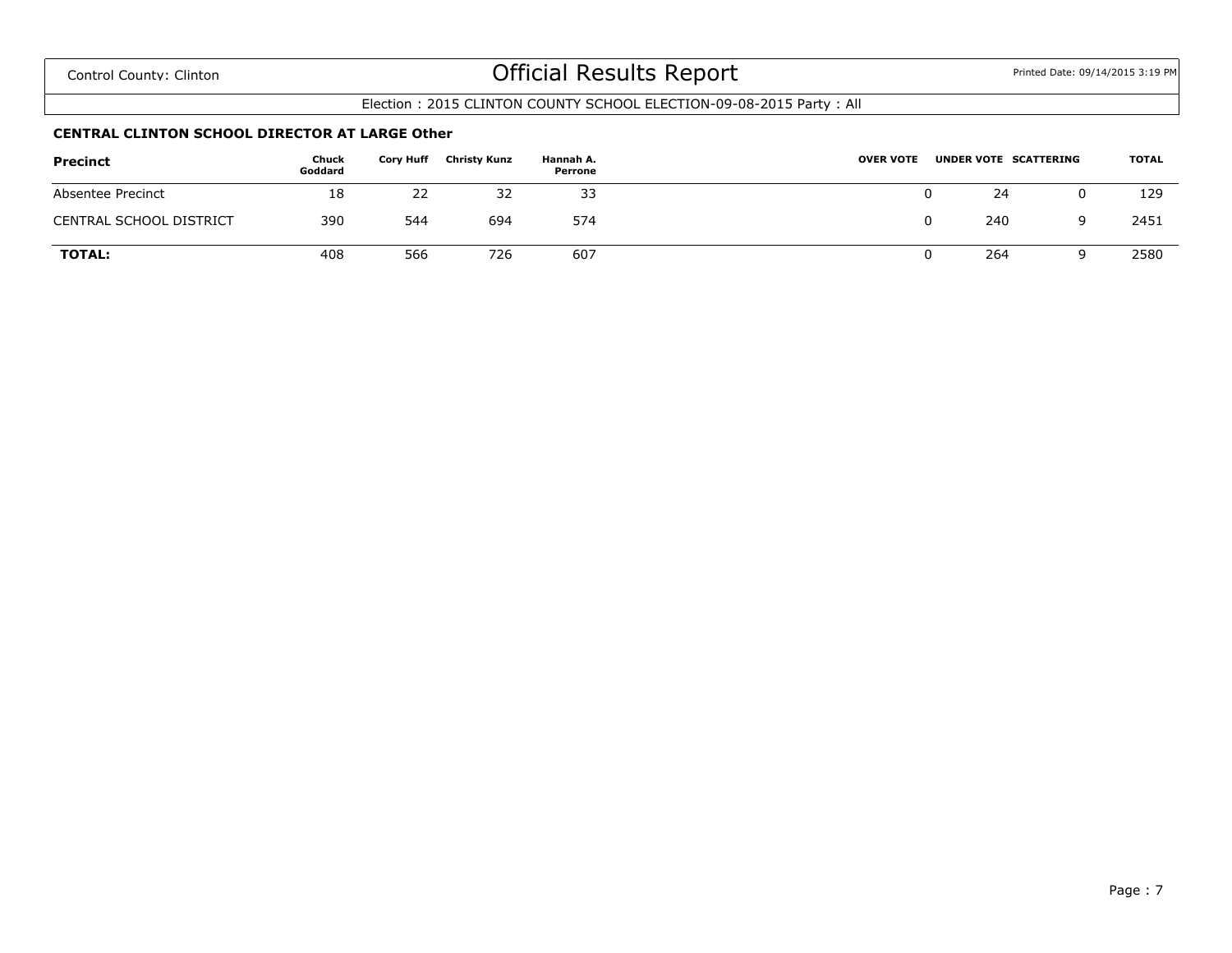### Election : 2015 CLINTON COUNTY SCHOOL ELECTION-09-08-2015 Party : All

#### **CLINTON SCHOOL DIRECTOR AT LARGE Other**

| <b>Precinct</b>                | Angela Ash | Jenny Green | James<br>McGraw | <b>OVER VOTE</b> |   | UNDER VOTE SCATTERING |    | <b>TOTAL</b> |
|--------------------------------|------------|-------------|-----------------|------------------|---|-----------------------|----|--------------|
| Absentee Precinct              | 18         | 19          | 14              |                  | 0 |                       |    | 63           |
| <b>CLINTON SCHOOL DISTRICT</b> | 203        | 225         | 195             |                  | 0 | 100                   | 15 | 738          |
| <b>TOTAL:</b>                  | 221        | 244         | 209             |                  |   | 111                   | 16 | 801          |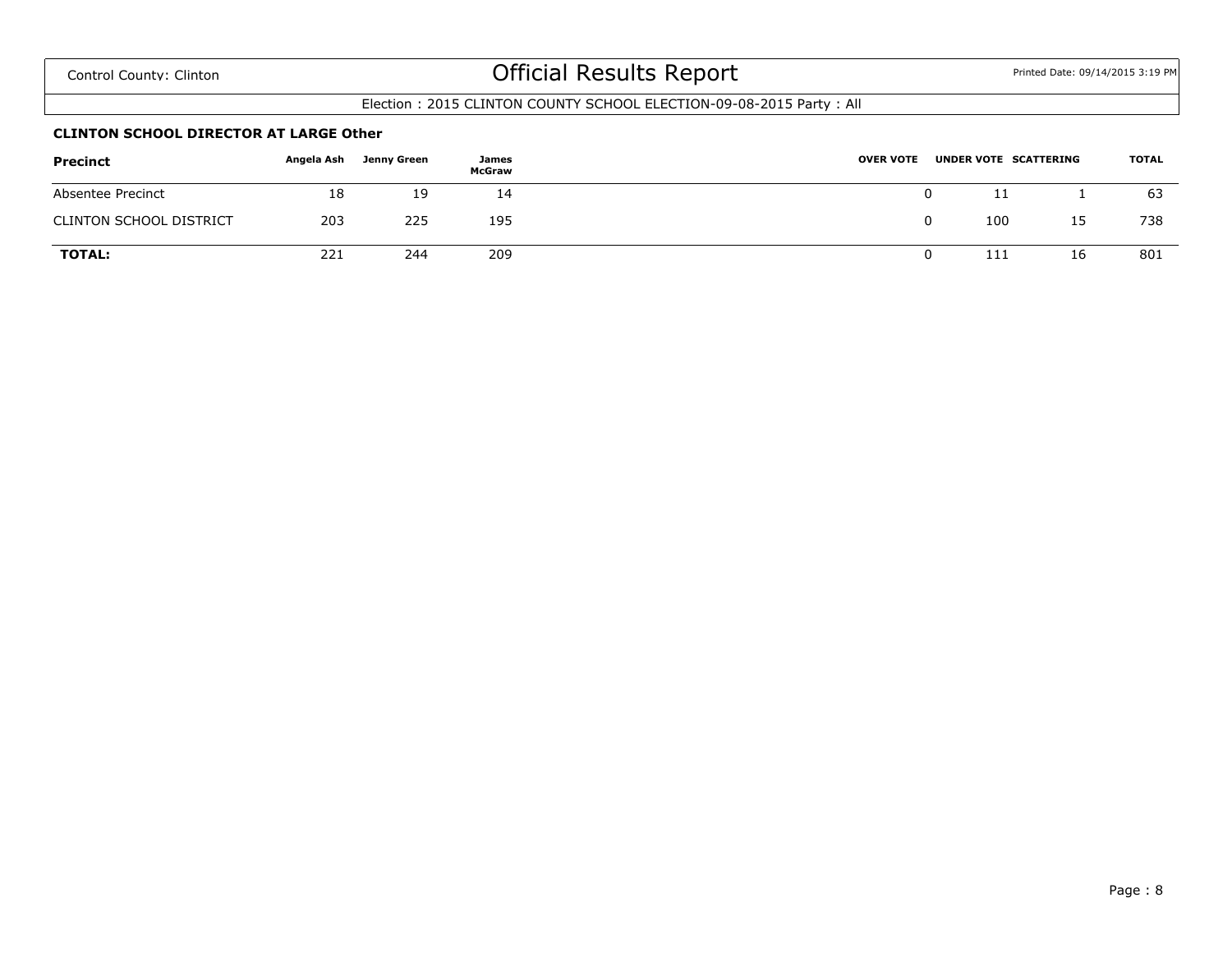### Election : 2015 CLINTON COUNTY SCHOOL ELECTION-09-08-2015 Party : All

#### **DELWOOD SCHOOL DIRECTOR AT LARGE Other**

| <b>Precinct</b>         | Rhonda<br>Denger | Lyndsey M.<br>Eberhart | <b>OVER VOTE</b> |   | UNDER VOTE SCATTERING | TOTAL |
|-------------------------|------------------|------------------------|------------------|---|-----------------------|-------|
| Absentee Precinct       |                  |                        |                  | 0 |                       | ⊥∠    |
| DELWOOD SCHOOL DISTRICT | 98               | 64                     |                  | 0 |                       | 165   |
| <b>TOTAL:</b>           | 107              | 67                     |                  |   |                       | 177   |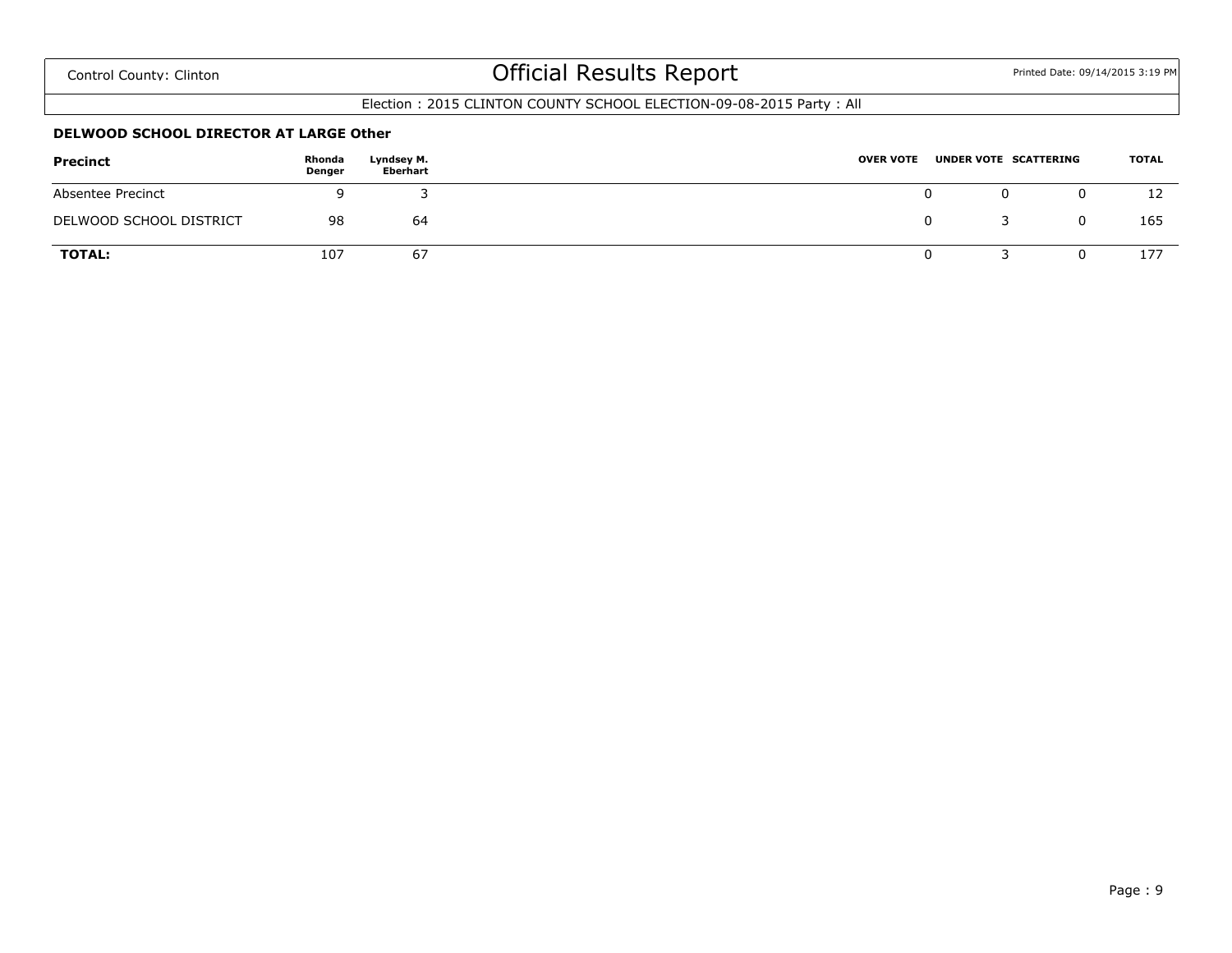### Election : 2015 CLINTON COUNTY SCHOOL ELECTION-09-08-2015 Party : All

#### **NORTHEAST SCHOOL DIRECTOR AT LARGE Other**

| Precinct                  | <b>Charles Corr</b> | Jeni Grantz | Krogmann | Richard Shawn Rathje | <b>OVER VOTE</b> | UNDER VOTE SCATTERING | <b>TOTAL</b> |
|---------------------------|---------------------|-------------|----------|----------------------|------------------|-----------------------|--------------|
| Absentee Precinct         |                     |             |          |                      |                  |                       | 21           |
| NORTHEAST SCHOOL DISTRICT | 48                  |             | 73       | 70                   |                  | 15                    | 279          |
| <b>TOTAL:</b>             | 53                  | 80          | 79       | 72                   |                  | 16                    | 300          |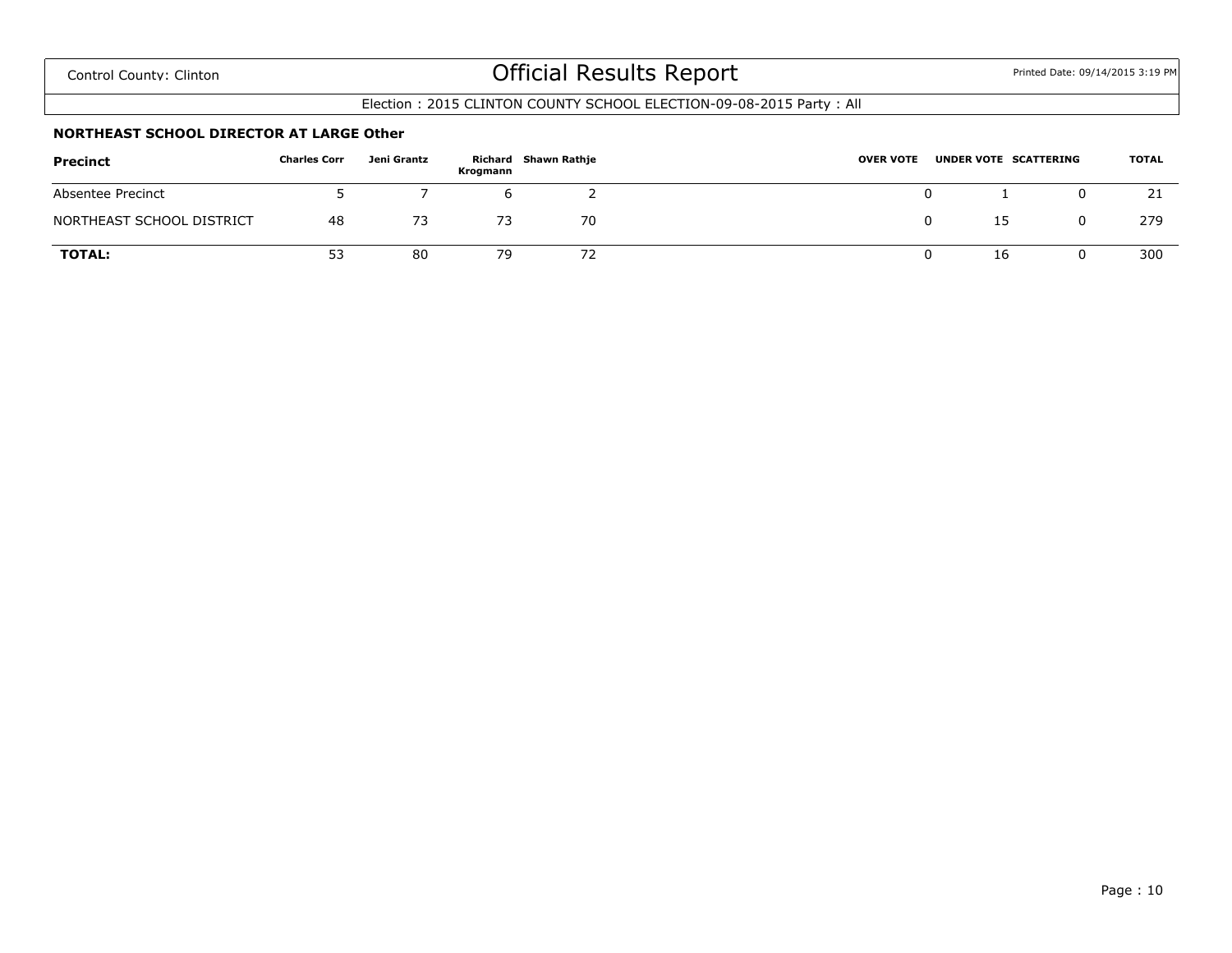### Election : 2015 CLINTON COUNTY SCHOOL ELECTION-09-08-2015 Party : All

#### **DELWOOD SCHOOL DIRECTOR DISTRICT 1 Other**

| <b>Precinct</b>         | Ronald J.<br>Filloon | <b>Tara Frett</b> | <b>OVER VOTE</b> |   | UNDER VOTE SCATTERING | <b>TOTAL</b> |
|-------------------------|----------------------|-------------------|------------------|---|-----------------------|--------------|
| Absentee Precinct       |                      |                   |                  |   |                       | 12           |
| DELWOOD SCHOOL DISTRICT | 115                  | 46                |                  | 0 | 4                     | 165          |
| <b>TOTAL:</b>           | 124                  | 49                |                  | 0 | ≖                     | 177          |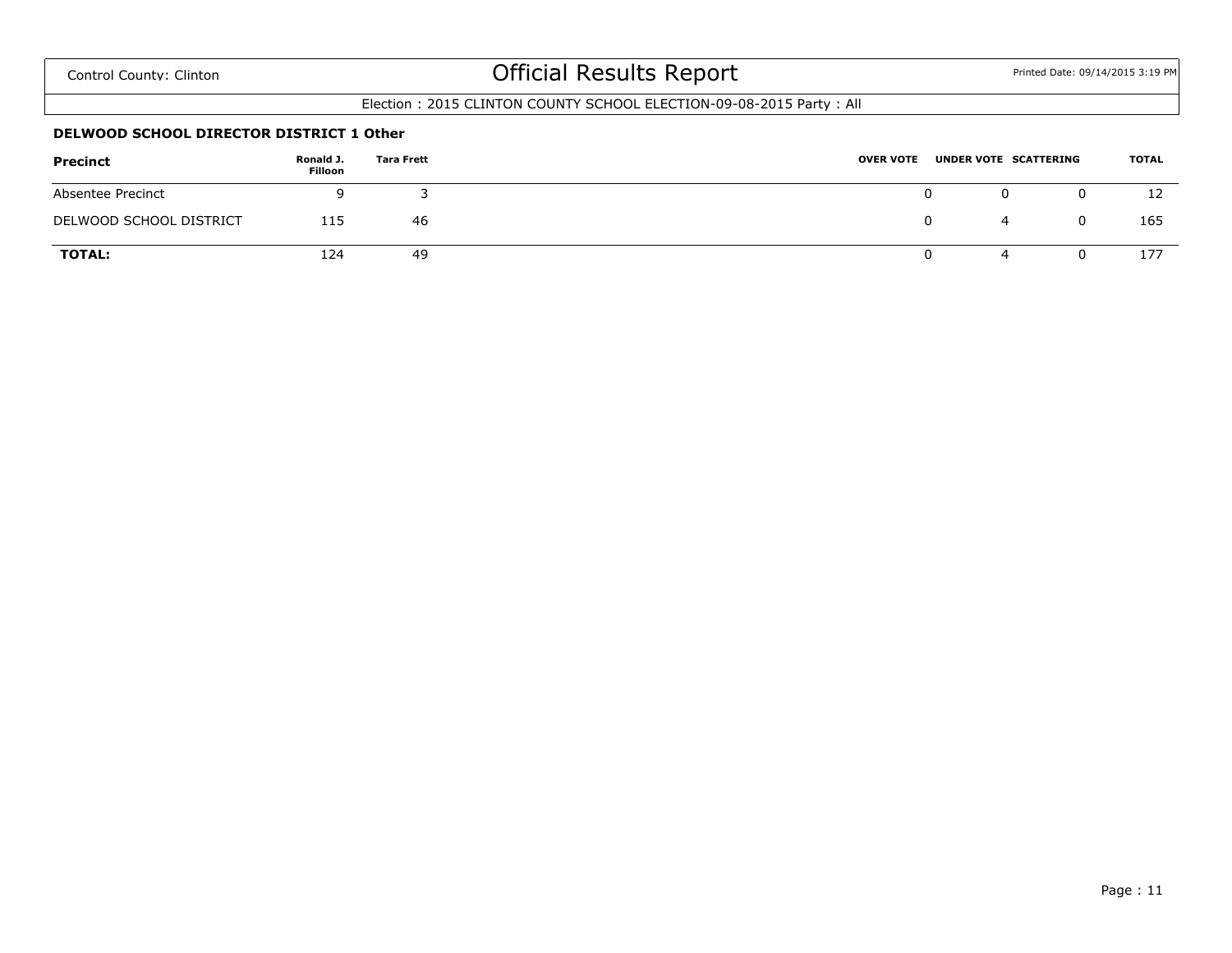### Election : 2015 CLINTON COUNTY SCHOOL ELECTION-09-08-2015 Party : All

#### **DELWOOD SCHOOL DIRECTOR DISTRICT 2 Other**

| <b>Precinct</b>         | Carmen<br>Gerlach | <b>OVER VOTE</b> |    | UNDER VOTE SCATTERING | <b>TOTAL</b> |
|-------------------------|-------------------|------------------|----|-----------------------|--------------|
| Absentee Precinct       |                   |                  | 0  |                       | 12           |
| DELWOOD SCHOOL DISTRICT | 154               |                  | 0  |                       | 165          |
| <b>TOTAL:</b>           | 163               |                  | 13 |                       | 177          |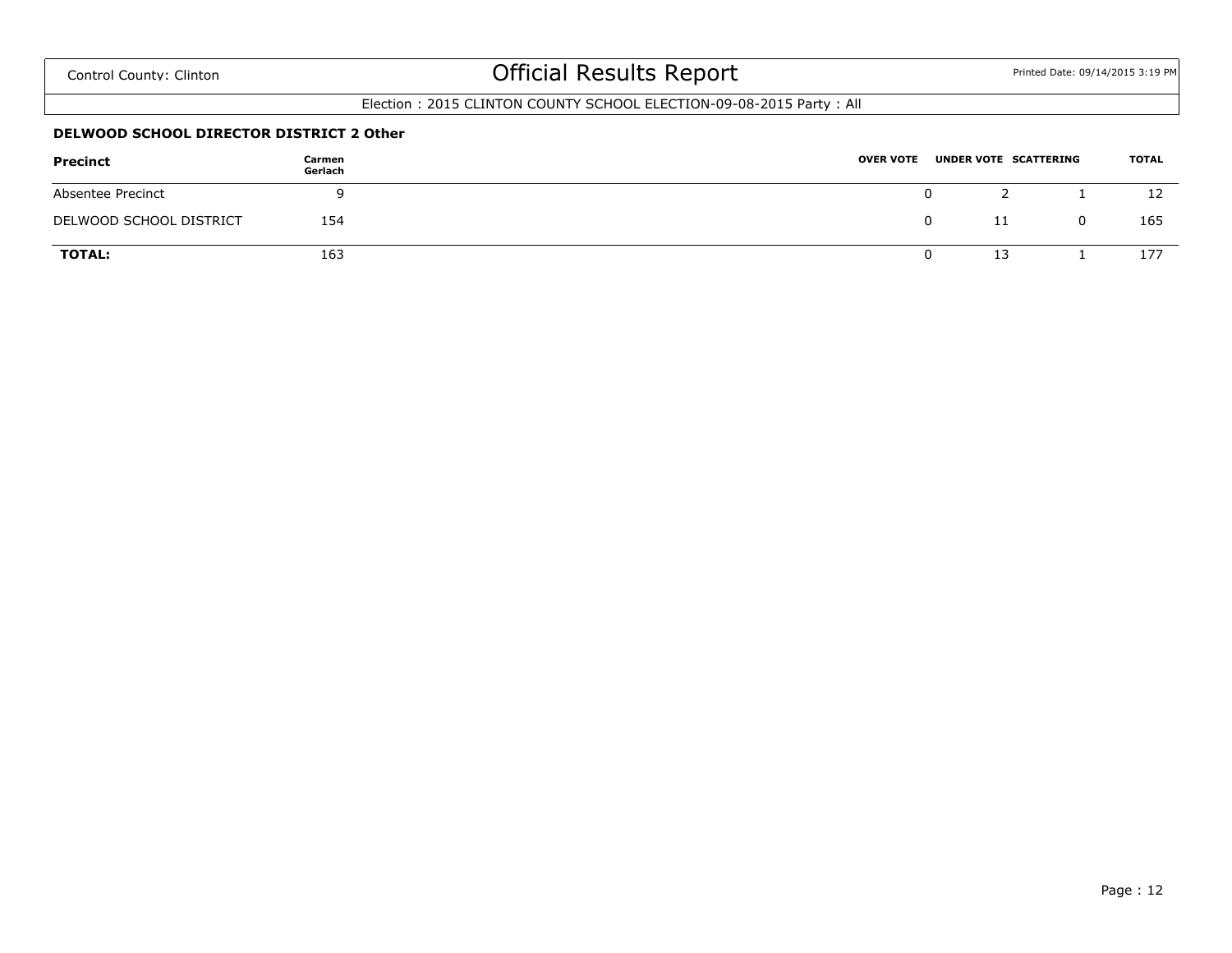### Election : 2015 CLINTON COUNTY SCHOOL ELECTION-09-08-2015 Party : All

#### **Easton Valley Director At-Large Other**

| Precinct          | SCOTT<br><b>BORMANN</b> | <b>GARY L</b><br><b>CASSADAY</b> | <b>OVER VOTE</b> |          | UNDER VOTE SCATTERING |   | TOTAL |
|-------------------|-------------------------|----------------------------------|------------------|----------|-----------------------|---|-------|
| Absentee Precinct | $\mathbf{0}$            | 0                                |                  | 0        | 0                     | 0 |       |
|                   | 0                       | 0                                |                  | 0        | 0                     | 0 |       |
|                   | 0                       | 0                                |                  | $\Omega$ | 0                     | 0 | 0     |
|                   | 0                       | 0                                |                  | 0        | 0                     | 0 |       |
| <b>TOTAL:</b>     |                         | 0                                |                  |          | 0                     | 0 |       |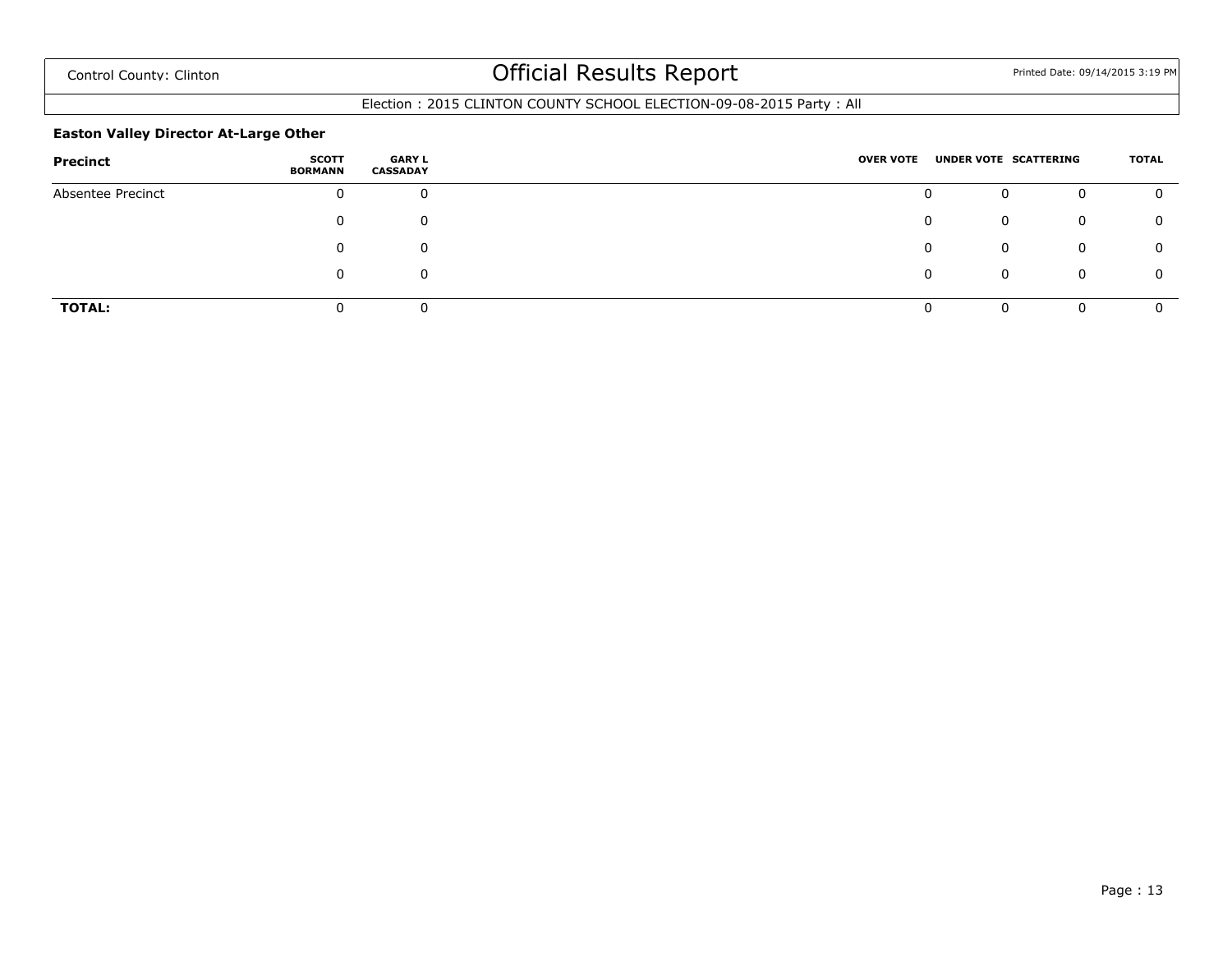### Election : 2015 CLINTON COUNTY SCHOOL ELECTION-09-08-2015 Party : All

#### **Easton Valley Director District One Other**

| Precinct          | <b>RONALD</b><br><b>REGENWETHE</b><br>R | <b>CRAIG R</b><br><b>THINES</b> | <b>OVER VOTE</b> | UNDER VOTE SCATTERING |          | TOTAL |
|-------------------|-----------------------------------------|---------------------------------|------------------|-----------------------|----------|-------|
| Absentee Precinct | 0                                       | $\mathbf 0$                     |                  | 0                     | 0        | O     |
|                   |                                         | 0                               |                  | 0<br>0                | 0        | 0     |
|                   |                                         | 0                               |                  | 0                     | 0        | 0     |
|                   |                                         | 0                               |                  | 0<br>0                | 0        | Ω     |
| <b>TOTAL:</b>     |                                         | 0                               |                  | $\Omega$              | $\Omega$ |       |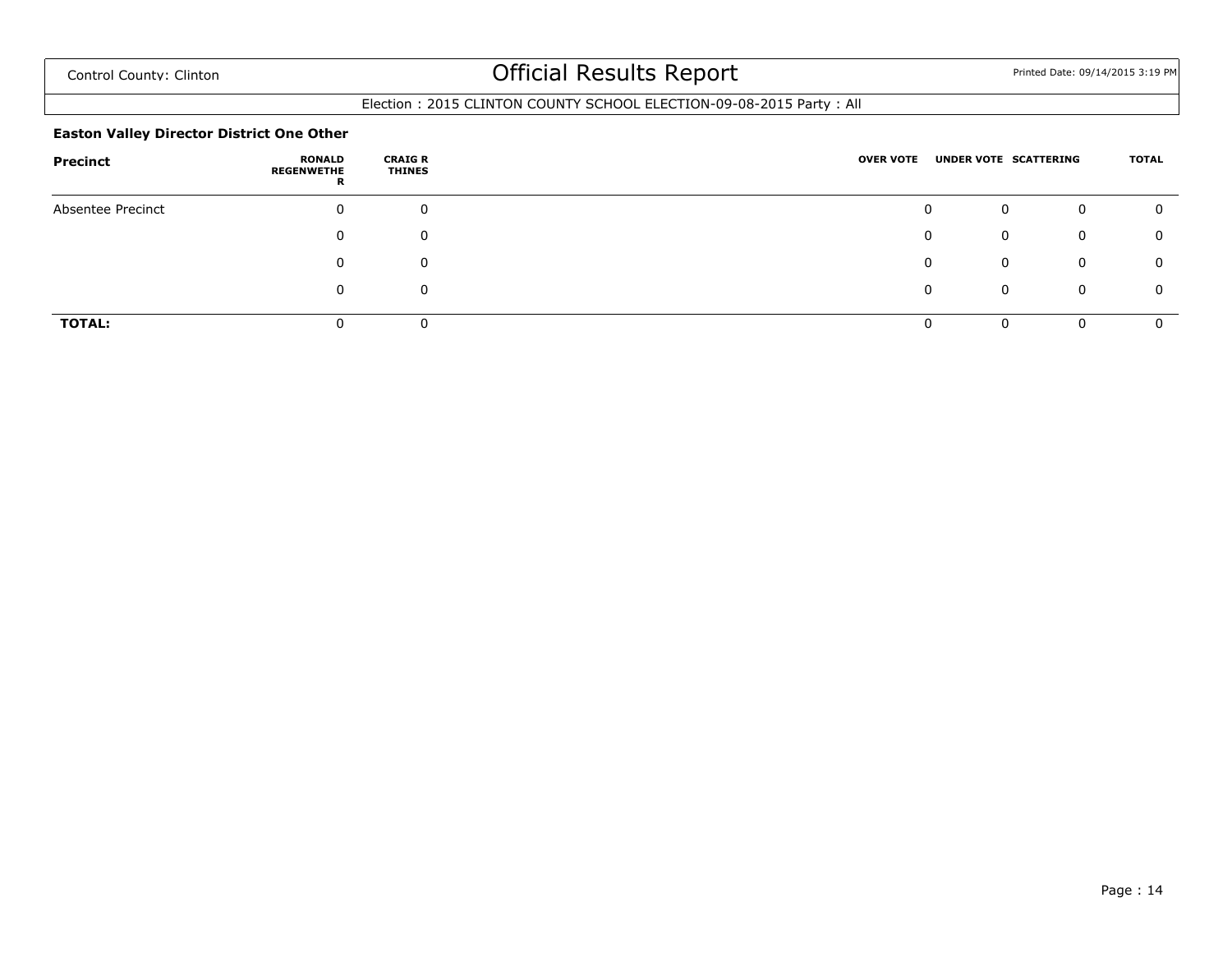### Election : 2015 CLINTON COUNTY SCHOOL ELECTION-09-08-2015 Party : All

#### **Easton Valley Director District Two Other**

| Precinct          | <b>DUSTIN</b><br><b>STOLL</b> | <b>OVER VOTE</b> |   | UNDER VOTE SCATTERING | TOTAL |
|-------------------|-------------------------------|------------------|---|-----------------------|-------|
| Absentee Precinct | $\mathbf{0}$                  |                  | 0 | 0<br>0                |       |
|                   | 0                             |                  | 0 | 0<br>0                |       |
|                   | 0                             |                  | 0 | 0<br>0                | 0     |
|                   | 0                             |                  | 0 | 0<br>0                |       |
| <b>TOTAL:</b>     |                               |                  |   | 0<br>O                |       |